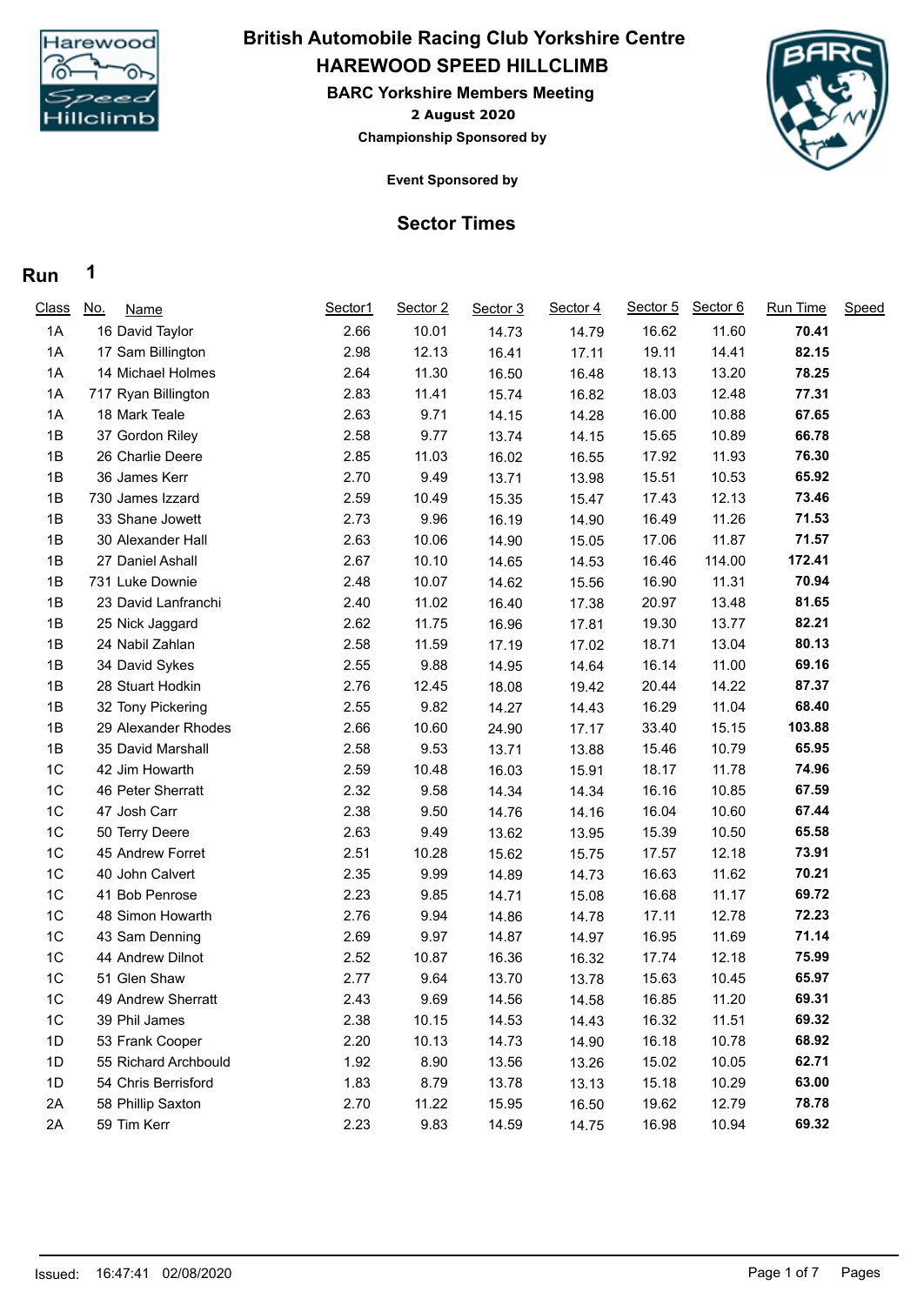| 2A           | 61 Daniel Hollis          | 2.26    | 9.74     | 14.28    | 14.68    | 16.02    | 10.28    | 67.26           |       |
|--------------|---------------------------|---------|----------|----------|----------|----------|----------|-----------------|-------|
| 2A           | 758 Joshua Saxton         | 2.65    | 11.91    | 15.91    | 16.65    | 18.61    | 12.67    | 78.40           |       |
| 2A           | 60 John Bransfield        | 2.52    | 9.92     | 15.24    | 15.47    | 16.44    | 11.25    | 70.84           |       |
| 2E           | 62 David Leach            | 2.15    | 9.44     | 13.71    | 13.57    | 15.20    | 10.66    | 64.73           |       |
| $3A$         | 64 Gavin Neate            | 2.31    | 9.08     | 13.42    | 13.65    | 15.05    | 10.03    | 63.54           |       |
| 3A           | 63 Paul Bewsher           | 2.38    | 11.47    | 16.95    | 17.53    | 18.27    | 12.36    | 78.96           |       |
| 3B           | 68 Ralph Pinder           | 2.31    | 9.48     |          |          |          |          | 64.89           |       |
| 3B           | 65 Shaun Crouch           | 2.49    | 10.51    | 15.43    | 15.37    | 17.20    | 11.65    | 72.65           |       |
| 3B           | 66 Adam Warren            | 2.42    | 9.86     | 14.21    | 14.35    | 16.28    | 11.45    | 68.57           |       |
| 3B           | 67 Stuart Stelling        | 2.19    | 9.04     | 13.34    | 13.69    | 15.44    | 10.35    | 64.05           |       |
| 3C           | 69 Peter House            | 2.49    |          |          |          | 15.40    | 42.63    | 68.39           |       |
| $3C$         | 70 Steven Bussey          | 2.94    |          |          |          | 15.98    | 52.34    | 74.90           |       |
| 3C           | 72 Andy Hill              | 1.88    | 8.34     | 12.80    | 12.83    | 14.13    | 9.56     | 59.54           |       |
| 3C           | 71 Damien Bradley         | 1.86    | 8.26     |          |          | 17.33    | 54.34    | 83.14           |       |
| 3F           | 74 Andrew Steel           | 2.31    | 8.70     | 12.88    | 12.69    | 14.17    | 9.13     | 59.88           |       |
| 3G           | 76 Robert Pallett         | 2.42    | 9.63     | 14.07    | 14.43    | 15.95    | 10.96    | 67.46           |       |
| 4A           | 77 Tony Ryalls            | 2.57    | 12.24    | 16.82    | 17.94    | 21.18    | 14.80    | 85.55           |       |
| 5A           | 784 Mark Lawrence         | 2.22    | 9.09     | 12.63    | 12.38    | 13.44    | 9.38     | 59.14           |       |
| 5A           | 83 Rob Spedding           | 2.17    | 7.96     |          |          |          |          | <b>DNF</b>      |       |
| 5A           | 82 Steven Rushworth       | 2.71    | 12.99    | 17.37    | 17.51    | 18.32    | 13.11    | 82.01           |       |
| 5A           | 81 Robert Clarke          | 2.14    | 9.05     | 13.73    | 14.16    | 16.55    | 10.62    | 66.25           |       |
| 5A           | 84 Harry Pick             | 2.06    | 7.89     | 11.62    | 11.47    | 13.15    | 8.98     | 55.17           |       |
| 5B           | 87 Sarah Bosworth         | 2.14    | 11.34    | 15.21    | 15.28    | 16.68    | 12.02    | 72.67           |       |
| 5B           | 787 Lindsay Summers       | 2.20    | 10.43    | 15.71    | 15.64    | 17.53    | 12.18    | 73.69           |       |
| 5C           | 88 Robin Johnson          | 2.00    | 9.39     | 13.85    | 13.39    | 16.21    | 10.35    | 65.19           |       |
| 5D           | 90 Lee Griffiths          | 2.09    | 7.59     | 11.59    | 11.56    | 12.88    | 8.48     | 54.19           |       |
| 5E           | 91 Stephen Owen           | 1.94    | 8.13     | 12.66    | 12.20    | 13.15    | 8.85     | 56.93           |       |
| 5E           | 791 Lynn Owen             | 1.94    | 8.47     | 13.50    | 13.26    | 14.86    | 9.72     | 61.75           |       |
| 5E           | 5 Trevor Willis           | 2.04    | 6.90     | 10.85    | 10.53    | 11.83    | 7.51     | 49.66           |       |
| 6A           | 799 Richard Jones         | 3.18    | 10.88    | 14.87    | 14.94    | 17.27    | 11.77    | 72.91           |       |
| 6A           | 94 Allan Scott            | 2.44    | 11.32    | 15.54    | 15.75    | 18.91    | 12.66    | 76.62           |       |
| 6A           | 99 Les. Procter           | 3.16    | 11.50    | 20.34    | 18.78    | 23.96    | 12.68    | 90.42           |       |
| 6A           | 96 Richard Derrick        | 2.76    | 10.26    | 15.33    | 15.06    | 16.95    | 11.68    | 72.04           |       |
| 6A           | 95 Ian Peacock            | 2.59    | 10.80    | 16.26    | 15.94    | 18.24    | 14.79    | 78.62           |       |
| 6A           | 93 David Spaull           | 2.54    | 10.62    | 15.12    | 15.69    | 17.63    | 12.60    | 74.20           |       |
| 6A           | 98 Thomas Robinson        | 2.45    | 10.20    | 14.66    | 15.12    | 16.84    | 11.59    | 70.86           |       |
| 6A           | 97 John Askew             | 2.51    | 10.76    | 15.13    | 15.48    | 16.89    | 12.04    | 72.81           |       |
| 6B           | 100 Oliver Tomlin         | 2.36    | 10.16    | 15.49    | 15.27    | 17.18    | 11.37    | 71.83           |       |
| Run          | $\boldsymbol{2}$          |         |          |          |          |          |          |                 |       |
| <b>Class</b> | <u>No.</u><br><b>Name</b> | Sector1 | Sector 2 | Sector 3 | Sector 4 | Sector 5 | Sector 6 | <b>Run Time</b> | Speed |
| 1A           | 16 David Taylor           | 2.67    | 9.96     | 14.60    | 14.76    | 16.59    | 11.49    | 70.07           |       |
| 1A           | 14 Michael Holmes         | 2.57    | 11.13    | 16.70    | 16.49    | 18.31    | 13.34    | 78.54           |       |
| 1A           | 17 Sam Billington         | 2.77    | 11.50    | 15.91    | 16.47    | 18.49    | 13.22    | 78.36           |       |
| 1A           | 717 Ryan Billington       | 2.73    | 10.96    | 15.16    | 16.44    | 17.63    | 12.76    | 75.68           |       |

| 1Α | 717 Ryan Billington | 2.73 | 10.96 | 15.16 | 16.44 | 17.63 | 12.76 | 75.68 |
|----|---------------------|------|-------|-------|-------|-------|-------|-------|
| 1A | 18 Mark Teale       | 2.76 | 9.62  | 14.10 | 14.44 | 15.92 | 10.96 | 67.80 |
| 1B | 24 Nabil Zahlan     | 2.65 | 11.51 | 16.84 | 17.56 | 19.24 | 13.24 | 81.04 |
| 1B | 27 Daniel Ashall    | 2.77 | 10.00 | 14.95 | 14.35 | 16.60 | 11.56 | 70.23 |
| 1B | 23 David Lanfranchi | 2.44 | 11.25 | 16.74 | 18.02 | 19.84 | 13.34 | 81.63 |
| 1B | 25 Nick Jaggard     | 2.50 | 11.21 | 16.70 | 17.75 | 19.27 | 13.59 | 81.02 |
| 1B | 30 Alexander Hall   | 2.71 | 10.12 | 14.75 | 15.41 | 17.46 | 11.95 | 72.40 |
| 1B | 34 David Sykes      | 2.53 | 9.67  | 14.74 | 14.49 | 16.18 | 10.91 | 68.52 |
|    |                     |      |       |       |       |       |       |       |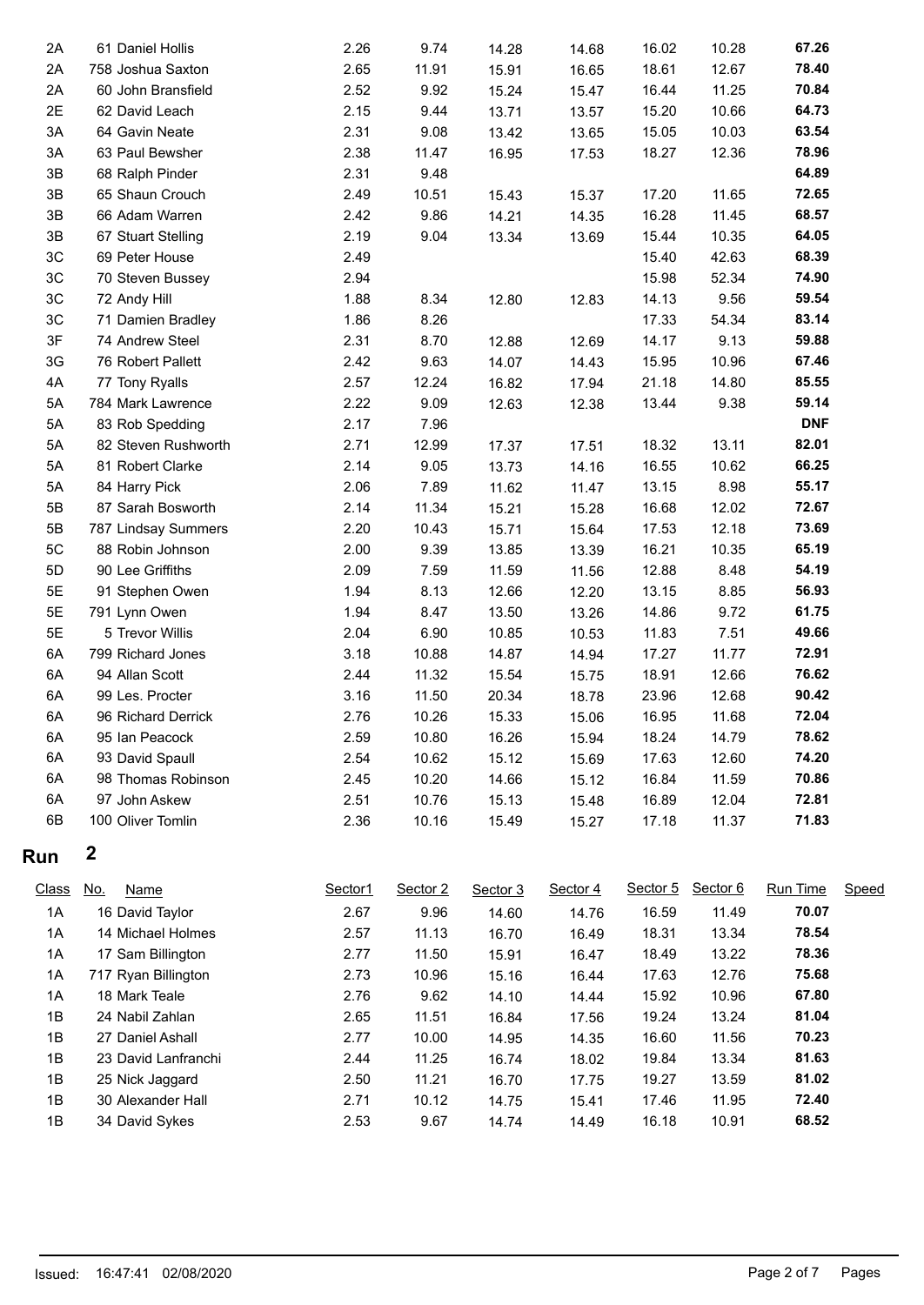| 1B             | 26 Charlie Deere     | 3.06 | 10.81 | 15.47 | 16.10 | 17.60 | 12.12 | 75.16 |  |
|----------------|----------------------|------|-------|-------|-------|-------|-------|-------|--|
| 1B             | 36 James Kerr        | 2.92 | 9.43  | 13.74 | 13.75 | 15.50 | 11.26 | 66.60 |  |
| 1B             | 730 James Izzard     | 2.55 |       |       |       | 15.70 | 52.89 | 71.96 |  |
| 1B             | 33 Shane Jowett      | 2.68 | 9.95  | 14.84 | 15.04 | 16.45 | 11.25 | 70.21 |  |
| 1B             | 32 Tony Pickering    | 2.50 | 9.81  | 14.12 | 14.36 | 16.61 | 10.99 | 68.39 |  |
| 1B             | 29 Alexander Rhodes  | 2.76 | 10.83 | 15.61 | 15.72 | 17.75 | 12.40 | 75.07 |  |
| 1B             | 28 Stuart Hodkin     | 2.74 | 12.26 | 18.12 | 17.82 | 20.36 | 14.62 | 85.92 |  |
| 1B             | 35 David Marshall    | 2.62 | 9.50  | 13.63 | 13.92 | 15.37 | 10.78 | 65.82 |  |
| 1B             | 731 Luke Downie      | 2.54 | 10.18 | 14.57 | 15.04 | 16.81 | 11.30 | 70.44 |  |
| 1B             | 37 Gordon Riley      | 2.62 | 9.87  | 13.78 | 14.20 | 15.75 | 10.93 | 67.15 |  |
| 1 <sup>C</sup> | 49 Andrew Sherratt   | 2.42 | 9.77  | 14.71 |       | 16.92 | 11.26 | 69.63 |  |
| 1 <sup>C</sup> | 41 Bob Penrose       | 2.28 | 9.75  |       | 14.55 | 17.30 | 11.30 | 70.00 |  |
|                |                      |      |       | 14.66 | 14.71 |       |       | 67.25 |  |
| 1 <sup>C</sup> | 47 Josh Carr         | 2.38 | 9.58  | 14.37 | 14.44 | 15.85 | 10.63 |       |  |
| 1 <sup>C</sup> | 48 Simon Howarth     | 2.71 | 10.00 | 14.92 | 14.86 | 16.74 | 11.38 | 70.61 |  |
| 1 <sup>C</sup> | 50 Terry Deere       | 2.58 | 9.53  | 13.67 | 14.01 | 15.36 | 10.53 | 65.68 |  |
| 1 <sup>C</sup> | 39 Phil James        | 2.40 | 9.95  | 14.66 | 14.33 | 16.45 | 11.27 | 69.06 |  |
| 1C             | 46 Peter Sherratt    | 2.33 | 9.44  | 14.11 | 14.32 | 16.92 | 11.06 | 68.18 |  |
| 1C             | 43 Sam Denning       | 2.90 | 10.76 | 15.35 | 15.01 | 16.95 | 11.47 | 72.44 |  |
| 1 <sup>C</sup> | 40 John Calvert      | 2.27 | 9.66  | 14.43 | 14.42 | 16.41 | 11.28 | 68.47 |  |
| 1C             | 44 Andrew Dilnot     | 2.51 | 11.13 | 16.64 | 16.53 | 18.07 | 12.22 | 77.10 |  |
| 1C             | 45 Andrew Forret     | 2.45 | 10.43 | 15.78 | 15.75 | 18.20 | 12.16 | 74.77 |  |
| 1C             | 42 Jim Howarth       | 2.69 | 10.60 | 15.90 | 15.70 | 17.89 | 11.79 | 74.57 |  |
| 1 <sup>C</sup> | 51 Glen Shaw         | 2.64 | 9.48  | 13.64 |       |       |       | 65.74 |  |
| 1D             | 55 Richard Archbould | 1.96 |       |       |       | 15.84 | 41.39 | 64.64 |  |
| 1D             | 53 Frank Cooper      | 2.12 | 9.98  |       |       | 16.98 | 40.63 | 70.76 |  |
| 1D             | 54 Chris Berrisford  | 1.85 |       |       | 15.18 | 16.75 | 29.88 | 65.03 |  |
| 2A             | 758 Joshua Saxton    | 2.55 | 11.56 | 15.83 | 16.55 | 18.47 | 12.79 | 77.75 |  |
| 2A             | 60 John Bransfield   | 0.77 |       |       |       | 16.13 | 39.08 | 69.98 |  |
| 2A             | 59 Tim Kerr          | 2.30 |       |       | 16.66 | 18.99 | 27.46 | 67.77 |  |
| 2A             | 61 Daniel Hollis     | 2.42 | 9.28  |       |       | 16.70 | 36.84 | 65.49 |  |
| 2A             | 58 Phillip Saxton    | 2.68 |       |       |       | 15.34 | 56.82 | 79.03 |  |
| 2E             | 62 David Leach       | 2.42 |       |       |       | 15.44 | 41.48 | 65.09 |  |
| 3A             | 63 Paul Bewsher      | 2.34 | 10.99 | 16.31 | 16.93 | 18.55 | 12.58 | 77.70 |  |
| $3A$           | 64 Gavin Neate       | 2.28 | 9.05  | 13.84 | 13.76 | 15.00 | 10.62 | 64.55 |  |
| 3B             | 68 Ralph Pinder      | 0.55 |       |       |       | 15.36 | 10.37 | 65.09 |  |
| 3B             | 66 Adam Warren       | 2.43 | 10.04 | 14.36 | 14.80 | 16.12 | 11.49 | 69.24 |  |
| 3B             | 67 Stuart Stelling   | 2.24 | 9.12  | 13.15 | 13.87 | 15.45 | 10.53 | 64.36 |  |
| 3B             | 65 Shaun Crouch      | 2.50 | 10.28 | 15.14 | 15.17 | 17.15 | 11.67 | 71.91 |  |
| 3C             | 71 Damien Bradley    | 1.86 | 8.28  | 15.46 | 13.56 | 14.37 | 9.71  | 63.24 |  |
| 3C             | 72 Andy Hill         | 1.94 | 8.58  | 13.21 | 12.79 | 14.44 | 9.66  | 60.62 |  |
| 3C             | 70 Steven Bussey     | 2.77 | 10.41 | 15.06 | 15.43 | 16.91 | 11.87 | 72.45 |  |
| 3C             | 69 Peter House       | 2.52 | 10.02 | 14.65 | 14.66 | 16.04 | 11.48 | 69.37 |  |
| 3F             | 74 Andrew Steel      | 2.40 | 8.71  | 12.93 | 12.56 | 13.94 | 9.18  | 59.72 |  |
| 4A             | 77 Tony Ryalls       | 2.72 | 12.04 | 16.62 | 17.42 | 19.26 | 13.84 | 81.90 |  |
| 5A             | 84 Harry Pick        | 2.07 | 7.93  | 11.60 | 11.35 | 12.79 | 8.62  | 54.36 |  |
| 5A             | 83 Rob Spedding      | 2.25 |       |       |       |       | 49.45 | 56.91 |  |
| 5A             | 82 Steven Rushworth  | 3.01 | 13.82 | 18.24 | 17.69 | 18.67 | 12.13 | 83.56 |  |
| 5A             | 81 Robert Clarke     | 2.20 | 8.88  | 16.77 | 17.76 | 15.28 | 10.70 | 71.59 |  |
| 5A             | 784 Mark Lawrence    | 2.19 | 8.11  |       |       | 17.22 | 26.75 | 57.01 |  |
| 5B             | 787 Lindsay Summers  | 0.56 |       |       |       |       | 59.79 | 73.76 |  |
| 5Β             | 87 Sarah Bosworth    | 2.18 | 10.44 | 14.10 | 14.56 | 16.08 | 11.02 | 68.38 |  |
| 5C             | 88 Robin Johnson     | 2.09 | 9.50  | 14.19 | 13.57 | 15.69 | 10.15 | 65.19 |  |
| 5D             | 90 Lee Griffiths     | 2.32 | 7.68  | 11.68 |       | 13.03 | 8.49  | 54.81 |  |
|                |                      |      |       |       | 11.61 |       |       |       |  |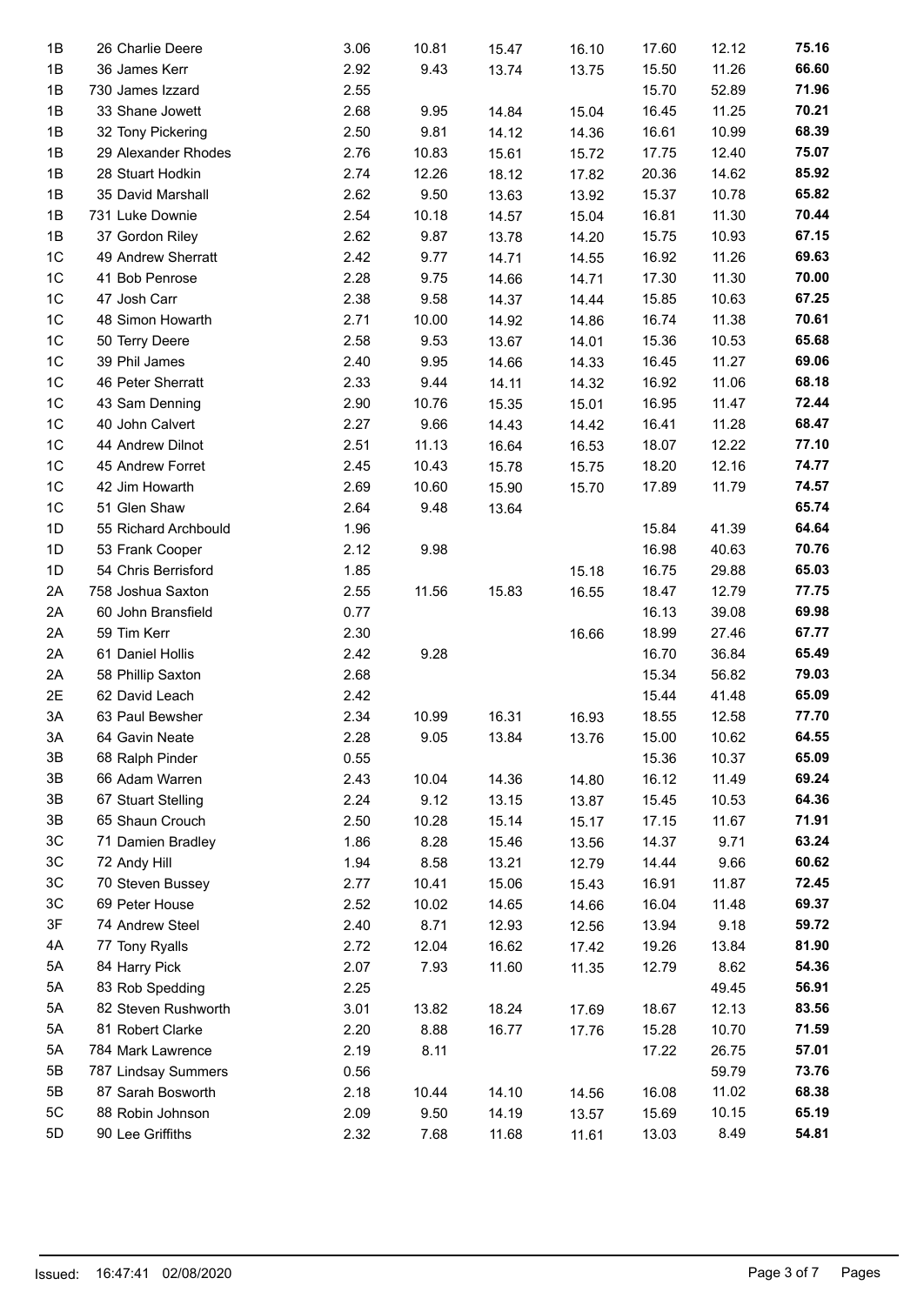| 5E | 5 Trevor Willis    | 2.20 |       |       |       |       |       | <b>DNF</b> |
|----|--------------------|------|-------|-------|-------|-------|-------|------------|
| 5E | 91 Stephen Owen    | 1.98 | 8.39  | 13.06 | 12.33 | 13.48 | 8.83  | 58.07      |
| 5E | 791 Lynn Owen      | 2.02 | 8.67  |       |       |       | 47.84 | 62.11      |
| 6A | 94 Allan Scott     | 2.60 | 11.80 | 15.75 | 16.58 | 18.01 | 12.13 | 76.87      |
| 6A | 96 Richard Derrick | 2.69 | 10.10 | 14.98 | 15.38 | 16.81 | 11.59 | 71.55      |
| 6A | 97 John Askew      | 2.63 |       |       |       | 17.17 | 51.75 | 74.02      |
| 6A | 93 David Spaull    | 2.71 | 10.85 | 15.94 | 15.79 | 17.90 | 12.52 | 75.71      |
| 6A | 98 Thomas Robinson | 2.39 | 10.10 | 14.51 | 15.04 | 16.90 | 11.52 | 70.46      |
| 6A | 799 Richard Jones  | 3.94 |       |       |       |       | 86.94 | 99.90      |
| 6A | 95 Ian Peacock     | 2.59 | 11.12 | 16.87 | 16.64 | 18.59 | 12.59 | 78.40      |
| 6B | 100 Oliver Tomlin  | 2.32 | 10.20 | 15.16 |       |       |       | 71.12      |
|    |                    |      |       |       |       |       |       |            |

## **Run 3**

| <b>Class</b><br><u>No.</u><br><b>Name</b> | Sector1 | Sector 2 | Sector 3 | Sector 4 | Sector 5 | Sector 6 | Run Time | <b>Speed</b>            |
|-------------------------------------------|---------|----------|----------|----------|----------|----------|----------|-------------------------|
| 16 David Taylor                           | 2.68    | 10.19    | 14.77    | 14.73    | 16.73    | 11.47    | 70.57    |                         |
| 17 Sam Billington                         | 2.62    | 11.29    | 15.70    | 16.22    | 17.89    | 12.90    | 76.62    |                         |
| 18 Mark Teale                             | 2.66    | 9.75     | 14.14    | 14.14    | 15.90    | 10.93    | 67.52    |                         |
| 14 Michael Holmes                         | 2.61    | 11.26    | 16.59    | 16.46    | 18.43    | 13.16    | 78.51    |                         |
| 717 Ryan Billington                       | 3.01    | 11.04    | 15.06    | 16.48    | 17.55    | 12.44    | 75.58    |                         |
| 36 James Kerr                             | 2.83    | 9.68     | 25.25    | 16.71    | 18.07    | 12.02    | 84.56    |                         |
| 23 David Lanfranchi                       | 2.48    | 11.16    | 16.95    | 17.13    | 19.14    | 13.24    | 80.10    |                         |
| 731 Luke Downie                           | 2.57    | 9.70     | 14.64    | 15.10    | 16.75    | 11.41    | 70.17    |                         |
| 33 Shane Jowett                           | 2.64    | 9.87     | 14.82    | 14.72    | 16.33    | 11.06    | 69.44    |                         |
| 30 Alexander Hall                         | 2.74    | 10.15    | 14.79    | 15.32    | 17.70    | 12.06    | 72.76    |                         |
| 37 Gordon Riley                           | 2.71    | 9.74     | 14.42    | 14.31    | 15.75    | 10.93    | 67.86    |                         |
| 29 Alexander Rhodes                       | 2.95    | 11.11    | 15.48    | 15.64    | 19.48    |          | F/R      |                         |
| 35 David Marshall                         | 2.62    | 9.42     | 13.52    | 13.89    | 15.40    | 10.63    | 65.48    |                         |
| 730 James Izzard                          | 2.57    |          |          |          | 15.54    | 43.71    | 71.55    |                         |
| 26 Charlie Deere                          | 2.70    | 10.46    | 15.27    | 15.67    | 18.08    | 12.25    | 74.43    |                         |
| 28 Stuart Hodkin                          | 2.84    | 12.04    | 17.86    | 18.49    | 20.13    | 14.30    | 85.66    |                         |
| 27 Daniel Ashall                          | 2.79    | 9.97     | 14.47    | 14.67    | 16.76    | 11.39    | 70.05    |                         |
| 34 David Sykes                            | 2.57    | 9.79     | 14.85    | 14.31    | 15.86    | 10.91    | 68.29    |                         |
| 32 Tony Pickering                         | 2.62    | 9.67     | 14.22    | 14.58    | 16.24    | 11.06    | 68.39    |                         |
| 25 Nick Jaggard                           | 2.67    | 11.29    | 16.67    | 17.59    | 19.39    | 13.53    | 81.14    |                         |
| 24 Nabil Zahlan                           | 2.68    | 11.28    | 16.57    | 17.10    | 18.86    | 12.73    | 79.22    |                         |
| 48 Simon Howarth                          | 2.47    | 9.71     | 14.69    | 14.46    | 16.58    | 11.23    | 69.14    |                         |
| 47 Josh Carr                              | 2.54    | 9.64     | 14.63    | 14.59    | 15.88    | 10.58    | 67.86    |                         |
| 40 John Calvert                           | 2.28    | 9.76     | 14.79    | 14.24    | 16.76    | 11.45    | 69.28    |                         |
| 44 Andrew Dilnot                          | 2.56    | 10.74    | 16.19    | 18.13    | 17.87    | 12.51    | 78.00    |                         |
| 39 Phil James                             | 2.41    | 9.88     | 14.64    | 14.34    | 16.13    | 11.19    | 68.59    |                         |
| 50 Terry Deere                            | 2.57    | 9.51     | 13.99    | 13.71    | 15.28    | 10.59    | 65.65    |                         |
| 46 Peter Sherratt                         | 2.36    | 9.49     | 14.25    | 14.06    | 16.02    | 10.70    | 66.88    |                         |
| 41 Bob Penrose                            | 2.40    | 9.77     | 14.77    | 14.83    | 17.18    | 11.16    | 70.11    |                         |
| 42 Jim Howarth                            | 2.78    | 10.89    | 16.16    | 15.78    | 18.34    | 12.34    |          |                         |
| 51 Glen Shaw                              | 2.75    | 9.56     | 13.70    |          |          |          |          |                         |
| 45 Andrew Forret                          | 2.52    | 10.24    | 15.63    | 15.55    | 17.70    | 12.37    |          |                         |
| 43 Sam Denning                            | 2.92    | 10.45    | 14.90    | 15.45    | 16.83    | 12.00    | 72.55    |                         |
| 49 Andrew Sherratt                        | 2.38    | 9.69     | 15.74    | 16.19    | 18.60    | 12.86    | 75.46    |                         |
| 55 Richard Archbould                      | 2.09    | 8.88     | 13.58    | 13.38    | 15.30    | 10.24    | 63.47    |                         |
| 53 Frank Cooper                           | 2.14    | 9.92     | 15.00    | 14.82    | 16.63    | 10.99    | 69.50    |                         |
| 54 Chris Berrisford                       | 1.89    | 8.98     | 14.02    | 13.42    | 15.03    | 10.00    | 63.34    |                         |
| 61 Daniel Hollis                          | 2.32    | 9.27     | 14.05    | 14.00    | 15.37    | 10.10    | 65.11    |                         |
|                                           |         |          |          |          |          |          |          | 76.29<br>65.74<br>74.01 |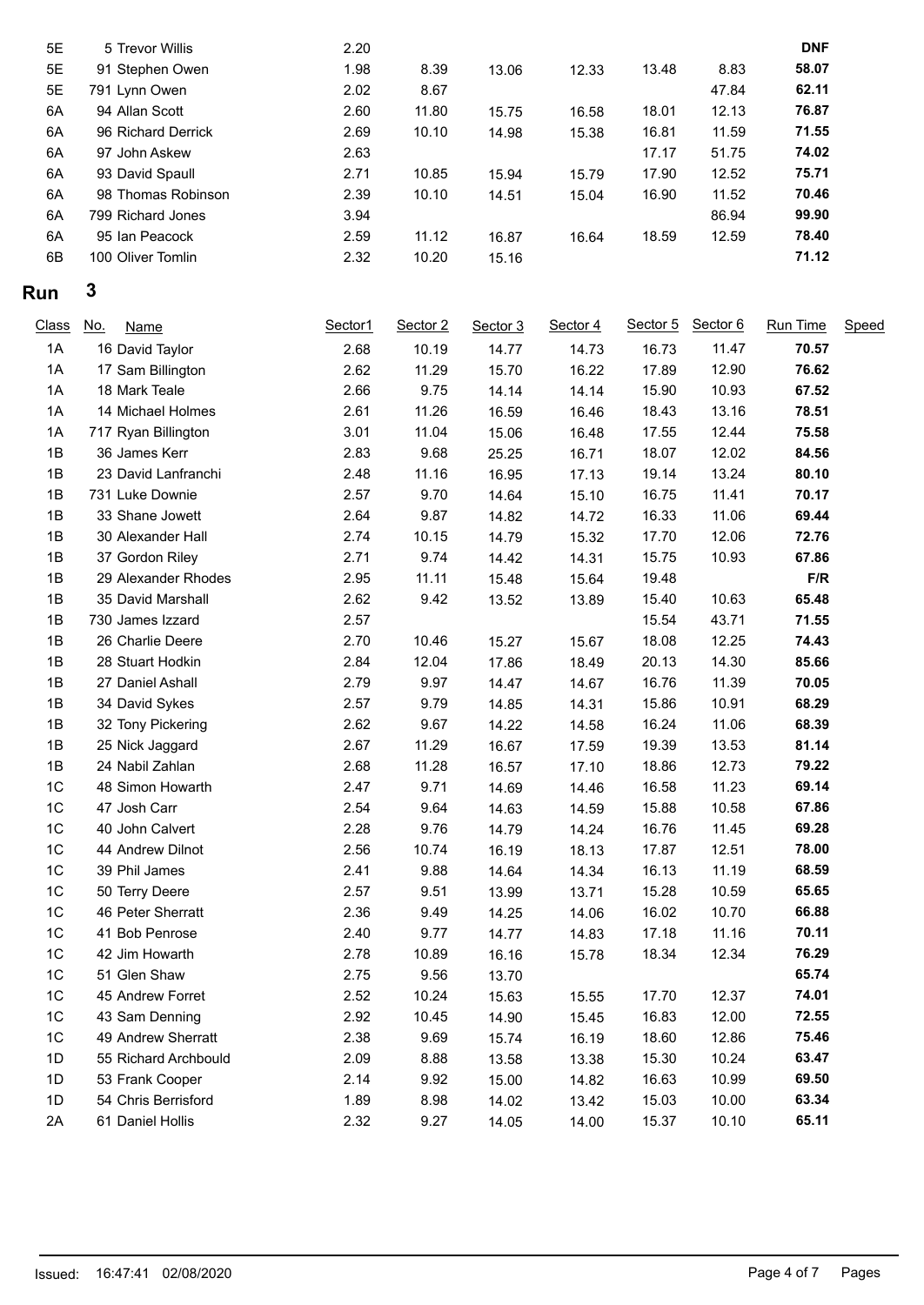| 2A            | 60 John Bransfield        | 2.50    | 9.96     | 14.12    | 15.14    | 16.51    | 11.06    | 69.29    |       |
|---------------|---------------------------|---------|----------|----------|----------|----------|----------|----------|-------|
| 2A            | 59 Tim Kerr               | 2.24    | 9.63     | 14.17    | 14.45    | 15.95    | 10.88    | 67.32    |       |
| 2A            | 758 Joshua Saxton         | 2.58    | 11.74    | 15.68    | 16.57    | 18.12    | 12.31    | 77.00    |       |
| 2A            | 58 Phillip Saxton         | 2.70    | 11.23    | 15.64    | 16.19    | 18.41    | 12.30    | 76.47    |       |
| 2E            | 62 David Leach            | 2.29    | 9.33     | 13.57    | 13.72    | 15.49    | 10.21    | 64.61    |       |
| 3A            | 64 Gavin Neate            | 2.37    | 9.14     | 13.28    | 13.48    | 15.28    | 10.15    | 63.70    |       |
| 3A            | 63 Paul Bewsher           | 2.44    | 10.54    | 15.57    | 16.40    | 17.63    | 11.85    | 74.43    |       |
| 3B            | 67 Stuart Stelling        | 2.24    | 9.04     | 13.07    | 13.62    | 15.45    | 10.36    | 63.78    |       |
| 3B            | 66 Adam Warren            | 2.44    | 9.85     | 14.23    | 14.25    | 16.26    | 11.43    | 68.46    |       |
| 3B            | 65 Shaun Crouch           | 2.63    | 10.44    | 15.05    | 15.03    | 17.03    | 11.65    | 71.83    |       |
| $3\mathsf{B}$ | 68 Ralph Pinder           | 2.34    | 9.45     | 13.93    | 13.42    | 15.41    | 10.28    | 64.83    |       |
| $3C$          | 72 Andy Hill              | 1.90    | 8.35     | 12.91    | 13.05    | 14.59    | 9.50     | 60.30    |       |
| $3\mathrm{C}$ | 71 Damien Bradley         | 1.87    | 8.36     | 12.98    | 12.55    | 14.20    | 9.44     | 59.40    |       |
| 3C            | 70 Steven Bussey          | 2.67    | 10.34    | 14.69    | 15.34    | 16.98    | 12.07    | 72.09    |       |
| 3C            | 69 Peter House            | 2.48    | 9.85     | 18.07    | 15.09    | 16.09    | 12.77    | 74.35    |       |
| 3F            | 74 Andrew Steel           | 2.29    | 8.59     | 12.87    | 12.69    | 14.18    | 9.38     | 60.00    |       |
| 4A            | 77 Tony Ryalls            | 2.67    | 11.81    | 16.23    | 17.41    | 19.42    | 13.70    | 81.24    |       |
| 5A            | 83 Rob Spedding           | 2.61    | 10.28    | 14.45    | 12.96    | 16.95    | 14.77    | 72.02    |       |
| 5A            | 81 Robert Clarke          | 2.30    | 8.80     | 13.86    | 53.49    | 17.62    | 11.80    | 107.87   |       |
| 5A            | 82 Steven Rushworth       | 2.67    | 12.03    | 15.45    | 15.09    | 16.28    | 11.18    | 72.70    |       |
| 5A            | 784 Mark Lawrence         | 2.14    |          |          |          | 16.98    | 31.04    | 56.55    |       |
| 5A            | 84 Harry Pick             | 2.08    | 8.01     | 11.52    | 11.23    | 12.79    | 8.71     | 54.34    |       |
| 5B            | 787 Lindsay Summers       | 2.20    |          |          |          |          | 67.47    | 72.28    |       |
| 5B            | 87 Sarah Bosworth         | 2.18    | 10.03    | 14.16    | 14.49    | 15.68    | 11.18    | 67.72    |       |
| 5C            | 88 Robin Johnson          | 2.05    | 9.31     | 13.95    | 13.46    | 15.66    | 10.66    | 65.09    |       |
| 5D            | 90 Lee Griffiths          | 2.17    | 7.71     | 11.69    | 11.67    | 13.20    | 8.70     | 55.14    |       |
| 5E            | 91 Stephen Owen           | 1.94    | 7.88     | 12.27    | 12.01    | 13.04    | 8.63     | 55.77    |       |
| $5E$          | 791 Lynn Owen             | 1.96    | 8.60     | 12.92    | 12.50    | 14.11    | 9.09     | 59.18    |       |
| 6A            | 96 Richard Derrick        | 2.64    | 10.16    | 14.98    | 15.09    | 16.77    | 11.40    | 71.04    |       |
| 6A            | 93 David Spaull           | 2.62    | 10.48    | 14.90    | 15.57    | 17.80    | 12.29    | 73.66    |       |
| 6A            | 94 Allan Scott            | 2.54    | 11.60    | 15.92    | 16.34    | 17.98    | 11.88    | 76.26    |       |
| 6A            | 97 John Askew             | 2.61    | 10.54    | 15.07    | 15.27    | 17.03    | 11.83    | 72.35    |       |
| 6A            | 95 Ian Peacock            | 2.55    | 11.09    | 16.83    | 16.47    | 18.53    | 12.58    | 78.05    |       |
| 6A            | 98 Thomas Robinson        | 2.46    | 10.05    | 14.40    | 15.01    | 16.95    | 11.52    | 70.39    |       |
| 6B            | 100 Oliver Tomlin         | 2.37    | 9.78     | 15.11    | 15.24    | 17.12    | 11.10    | 70.72    |       |
|               |                           |         |          |          |          |          |          |          |       |
| Run           | 4                         |         |          |          |          |          |          |          |       |
| <b>Class</b>  | <u>No.</u><br><b>Name</b> | Sector1 | Sector 2 | Sector 3 | Sector 4 | Sector 5 | Sector 6 | Run Time | Speed |
| 1A            | 14 Michael Holmes         | 2.61    | 11.22    | 16.02    | 16.19    | 18.74    | 13.02    | 77.80    |       |
| 1A            | 18 Mark Teale             | 2.87    | 9.84     | 14.40    |          |          |          | 69.04    |       |
| 1A            | 717 Ryan Billington       | 2.67    | 10.80    | 15.00    | 16.24    | 17.47    | 12.34    | 74.52    |       |
| 1A            | 16 David Taylor           | 2.65    | 10.09    | 14.77    | 14.83    | 16.81    | 11.46    | 70.61    |       |
| 1A            | 17 Sam Billington         | 2.71    | 11.05    | 15.36    | 16.37    | 17.39    | 12.63    | 75.51    |       |
| 1B            | 23 David Lanfranchi       | 2.67    |          |          |          | 16.15    | 56.35    | 81.38    |       |
| 1B            | 33 Shane Jowett           | 2.64    | 9.86     | 14.70    | 14.56    | 16.23    | 10.88    | 68.87    |       |
| 1B            | 730 James Izzard          | 2.67    | 10.33    | 14.87    | 15.19    | 16.94    | 11.74    | 71.74    |       |
| 1B            | 34 David Sykes            | 2.47    | 9.71     | 14.59    | 14.17    | 16.00    | 10.97    | 67.91    |       |
| 1B            | 731 Luke Downie           | 2.52    |          |          |          | 17.29    | 42.79    | 69.41    |       |
| 1B            | 32 Tony Pickering         | 2.44    | 9.71     | 14.14    | 14.18    | 16.42    | 11.02    | 67.91    |       |
| 1B            | 30 Alexander Hall         | 2.56    |          |          |          | 17.68    | 44.36    | 71.64    |       |
| 1B            | 26 Charlie Deere          | 2.75    | 10.58    |          |          | 19.22    | 55.31    | 88.85    |       |
| 1B            | 36 James Kerr             | 2.70    | 9.42     | 13.63    | 13.64    | 15.18    | 10.38    | 64.95    |       |
|               |                           |         |          |          |          |          |          |          |       |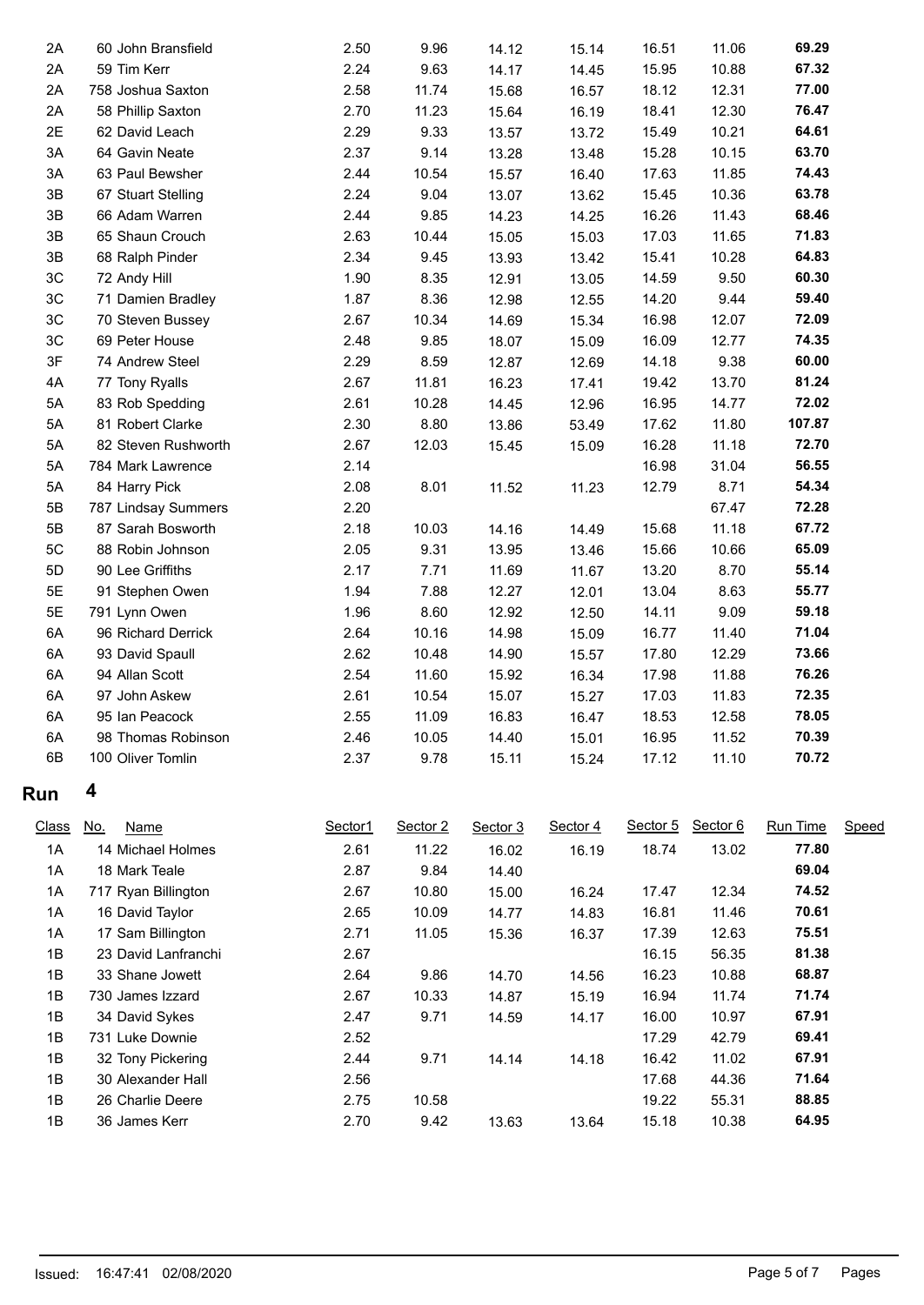| 1B             | 27 Daniel Ashall     | 2.71   |           |       |                | 18.61 | 47.12 | 69.94      |
|----------------|----------------------|--------|-----------|-------|----------------|-------|-------|------------|
| 1B             | 35 David Marshall    | 2.55   | 9.40      | 13.55 | 13.87          | 15.48 | 10.67 | 65.52      |
| 1B             | 37 Gordon Riley      | 854.75 | $-842.41$ | 13.67 | 14.21          | 15.86 | 10.97 | 67.05      |
| 1B             | 25 Nick Jaggard      | 2.63   | 11.09     |       |                | 18.65 | 47.69 | 80.35      |
| 1B             | 29 Alexander Rhodes  | 2.81   | 10.72     |       |                | 20.33 | 38.49 | 74.69      |
|                |                      |        |           |       |                |       | 45.09 |            |
| 1B             | 24 Nabil Zahlan      | 2.63   | 11.89     |       |                | 19.32 |       | 80.45      |
| 1B             | 28 Stuart Hodkin     | 2.73   |           |       |                | 16.33 | 61.95 | 85.95      |
| 1 <sup>C</sup> | 51 Glen Shaw         | 2.79   | 9.60      | 13.50 | 13.79          | 15.50 | 10.46 | 65.64      |
| 1 <sup>C</sup> | 41 Bob Penrose       | 2.30   | 9.94      | 14.69 | 14.78          | 17.14 | 11.17 | 70.02      |
| 1 <sup>C</sup> | 46 Peter Sherratt    | 2.27   | 9.53      | 14.05 | 14.36          | 16.09 | 10.71 | 67.01      |
| 1 <sup>C</sup> | 39 Phil James        | 2.28   | 9.82      | 14.87 | 14.28          | 16.11 | 11.10 | 68.46      |
| 1 <sup>C</sup> | 45 Andrew Forret     | 2.55   | 10.43     | 15.69 | 15.35          | 17.89 | 12.43 | 74.34      |
| 1 <sup>C</sup> | 40 John Calvert      | 2.20   | 9.74      | 86.14 | 39.17          | 41.65 | 31.95 | 210.85     |
| 1 <sup>C</sup> | 43 Sam Denning       | 2.60   | 10.21     | 14.52 | 14.84          | 16.62 | 11.66 | 70.45      |
| 1 <sup>C</sup> | 50 Terry Deere       | 2.57   | 9.41      | 13.65 | 13.49          | 15.19 | 10.35 | 64.66      |
| 1 <sup>C</sup> | 44 Andrew Dilnot     | 2.53   | 10.74     | 16.08 | 16.30          | 17.73 | 12.23 | 75.61      |
| 1 <sup>C</sup> | 42 Jim Howarth       | 2.51   | 10.67     | 15.90 | 15.23          | 17.38 | 12.08 | 73.77      |
| 1 <sup>C</sup> | 47 Josh Carr         | 2.57   | 9.89      | 14.50 | 14.23          | 16.43 | 10.86 | 68.48      |
| 1 <sup>C</sup> | 48 Simon Howarth     | 2.71   | 9.82      | 14.13 | 14.53          | 16.26 | 11.07 | 68.52      |
| 1D             | 55 Richard Archbould | 2.04   | 9.00      | 13.42 | 13.40          | 14.84 | 10.20 | 62.90      |
| 1D             | 53 Frank Cooper      | 1.94   | 9.68      | 15.05 | 14.29          | 16.48 | 10.97 | 68.41      |
| 1D             | 54 Chris Berrisford  | 1.83   | 8.95      | 13.88 | 13.20          | 15.10 | 10.00 | 62.96      |
| 2A             | 59 Tim Kerr          | 2.29   | 9.48      | 13.77 | 14.36          | 15.92 | 10.41 | 66.23      |
| 2A             | 60 John Bransfield   | 2.45   | 9.98      | 14.47 | 14.99          | 16.54 | 11.37 | 69.80      |
| 2A             | 758 Joshua Saxton    | 2.51   | 11.58     | 15.33 | 15.80          | 17.64 | 12.11 | 74.97      |
| 2A             | 58 Phillip Saxton    | 2.53   | 11.18     | 15.68 | 16.15          | 18.47 | 12.67 | 76.68      |
| 2E             | 62 David Leach       | 2.19   | 9.09      | 13.47 | 13.91          | 15.34 | 10.69 | 64.69      |
| 3A             | 64 Gavin Neate       | 2.31   | 9.02      | 13.27 | 13.48          | 14.99 | 10.14 | 63.21      |
| 3A             | 63 Paul Bewsher      | 2.31   | 10.32     | 15.43 | 15.72          | 16.70 | 11.64 | 72.12      |
| 3B             | 68 Ralph Pinder      | 2.32   | 9.31      | 13.83 | 13.27          | 15.64 | 10.30 | 64.67      |
| 3B             | 67 Stuart Stelling   | 2.23   | 9.72      | 13.22 | 13.74          | 15.59 | 10.59 | 65.09      |
| 3B             | 66 Adam Warren       | 2.40   | 9.72      | 14.08 | 14.34          | 16.13 | 11.55 | 68.22      |
| 3B             | 65 Shaun Crouch      | 2.56   | 10.28     | 14.92 | 15.01          | 16.75 | 11.75 | 71.27      |
| 3C             | 72 Andy Hill         | 1.90   | 8.54      | 12.86 |                | 14.48 | 9.51  | 59.92      |
| 3C             | 69 Peter House       | 2.48   | 9.84      | 14.63 | 12.63<br>14.23 | 15.91 | 11.63 | 68.72      |
| 3C             | 71 Damien Bradley    | 1.86   | 8.19      | 12.67 | 12.35          |       |       | <b>DNF</b> |
| 3C             | 70 Steven Bussey     | 2.56   | 10.18     | 14.62 | 15.30          | 16.88 | 11.90 | 71.44      |
| 3F             | 74 Andrew Steel      | 2.37   | 8.65      | 12.71 | 12.61          | 14.54 | 9.23  | 60.11      |
| 4A             | 77 Tony Ryalls       | 2.67   | 11.82     | 16.34 | 18.60          | 19.32 | 13.80 | 82.55      |
| 5A             | 82 Steven Rushworth  | 2.43   | 11.42     | 14.99 | 14.16          | 15.95 | 47.04 | 105.99     |
| 5A             | 84 Harry Pick        | 2.13   | 8.11      | 11.62 | 11.50          | 13.15 | 9.03  | 55.54      |
| 5A             | 784 Mark Lawrence    | 2.11   | 8.28      |       |                | 13.45 | 9.17  | 56.96      |
| 5A             | 81 Robert Clarke     |        |           | 12.01 | 11.94          |       |       | 71.43      |
|                |                      | 2.17   | 9.89      | 14.90 | 15.70          | 17.18 | 11.59 |            |
| 5B             | 87 Sarah Bosworth    | 2.18   | 10.11     | 14.36 | 14.31          | 15.60 | 11.07 | 67.63      |
| 5B             | 787 Lindsay Summers  | 2.29   | 10.37     | 15.17 | 14.97          | 16.78 | 11.78 | 71.36      |
| 5C             | 88 Robin Johnson     | 2.13   | 9.90      | 14.24 | 14.10          | 16.04 | 10.37 | 66.78      |
| 5D             | 90 Lee Griffiths     | 2.23   | 7.81      | 11.49 | 11.68          | 13.00 | 8.77  | 54.98      |
| 5E             | 91 Stephen Owen      | 1.98   | 7.92      | 12.22 | 11.95          | 13.48 | 8.74  | 56.29      |
| 5E             | 791 Lynn Owen        | 1.98   | 8.24      | 12.82 | 12.48          | 14.39 | 9.31  | 59.22      |
| 6A             | 98 Thomas Robinson   | 2.46   | 9.97      | 14.49 | 15.09          | 16.78 | 11.57 | 70.36      |
| 6A             | 95 Ian Peacock       | 2.51   | 11.57     | 16.65 | 16.37          | 18.49 | 12.67 | 78.26      |
| 6A             | 94 Allan Scott       | 2.93   | 11.37     | 15.84 | 16.18          | 17.74 | 11.85 | 75.91      |
| 6A             | 96 Richard Derrick   | 2.65   | 9.93      | 14.65 | 14.89          | 16.66 | 12.16 | 70.94      |